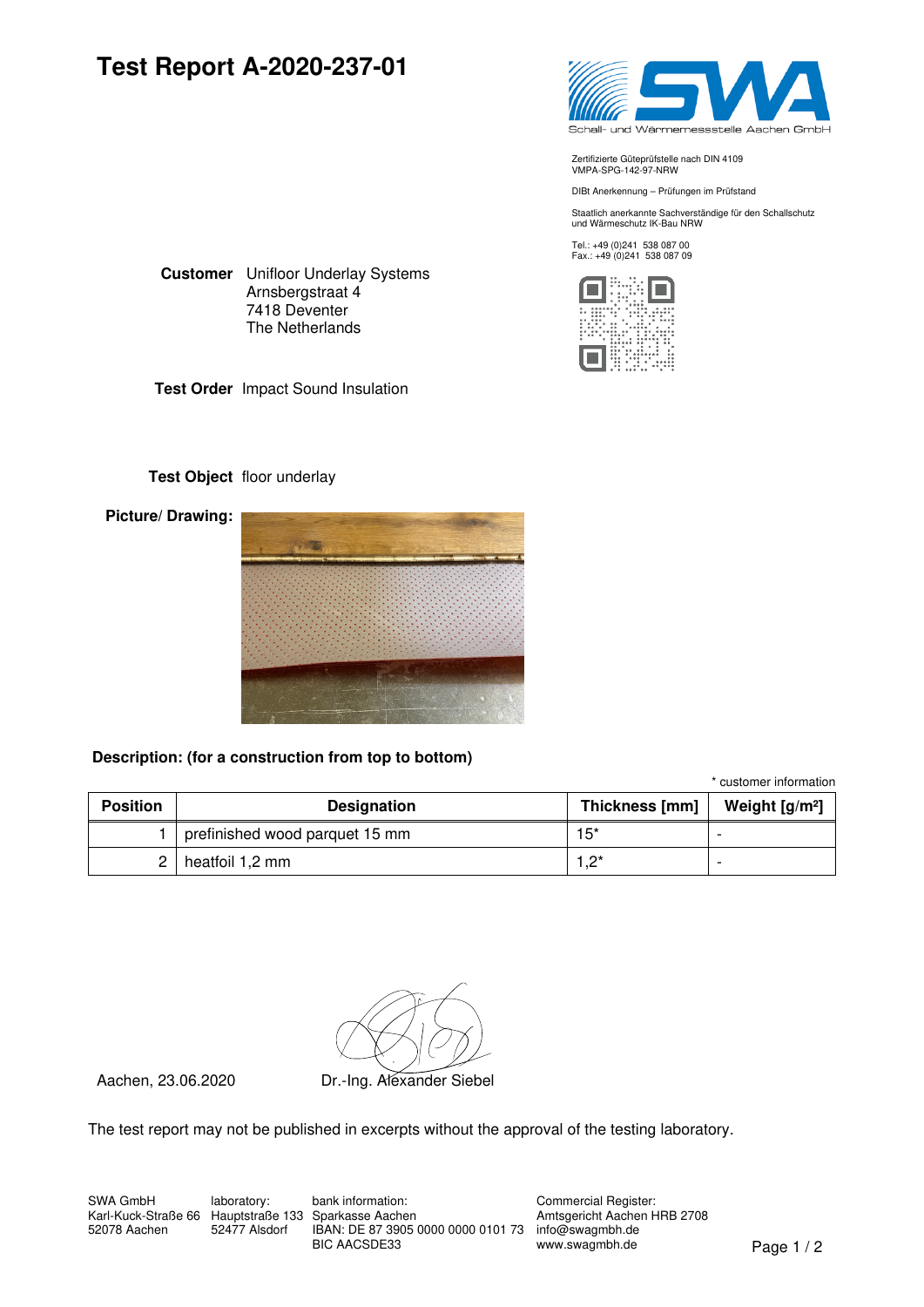# **Test Report A-2020-237-01**



#### **Attachments:**

| SA – sound absorption in reverbation rooms DIN EN ISO 354:2003-12      |  |
|------------------------------------------------------------------------|--|
| TS - impact sound DIN EN ISO 10140-1 / DIN EN ISO 10140-3              |  |
| GS - walking sound DIN EN 16205:2018-05                                |  |
| LS - airborne sound insulation DIN EN ISO 10140-2                      |  |
| IR-sound absorption in impedance tubes DIN EN 10534-1 / DIN EN 10534-2 |  |
| DS - dynamic stiffness DIN EN 29052-1 - 1992-08                        |  |
| TD – technical documentation for sample construction                   |  |
|                                                                        |  |

The test results relate only to the provided test items.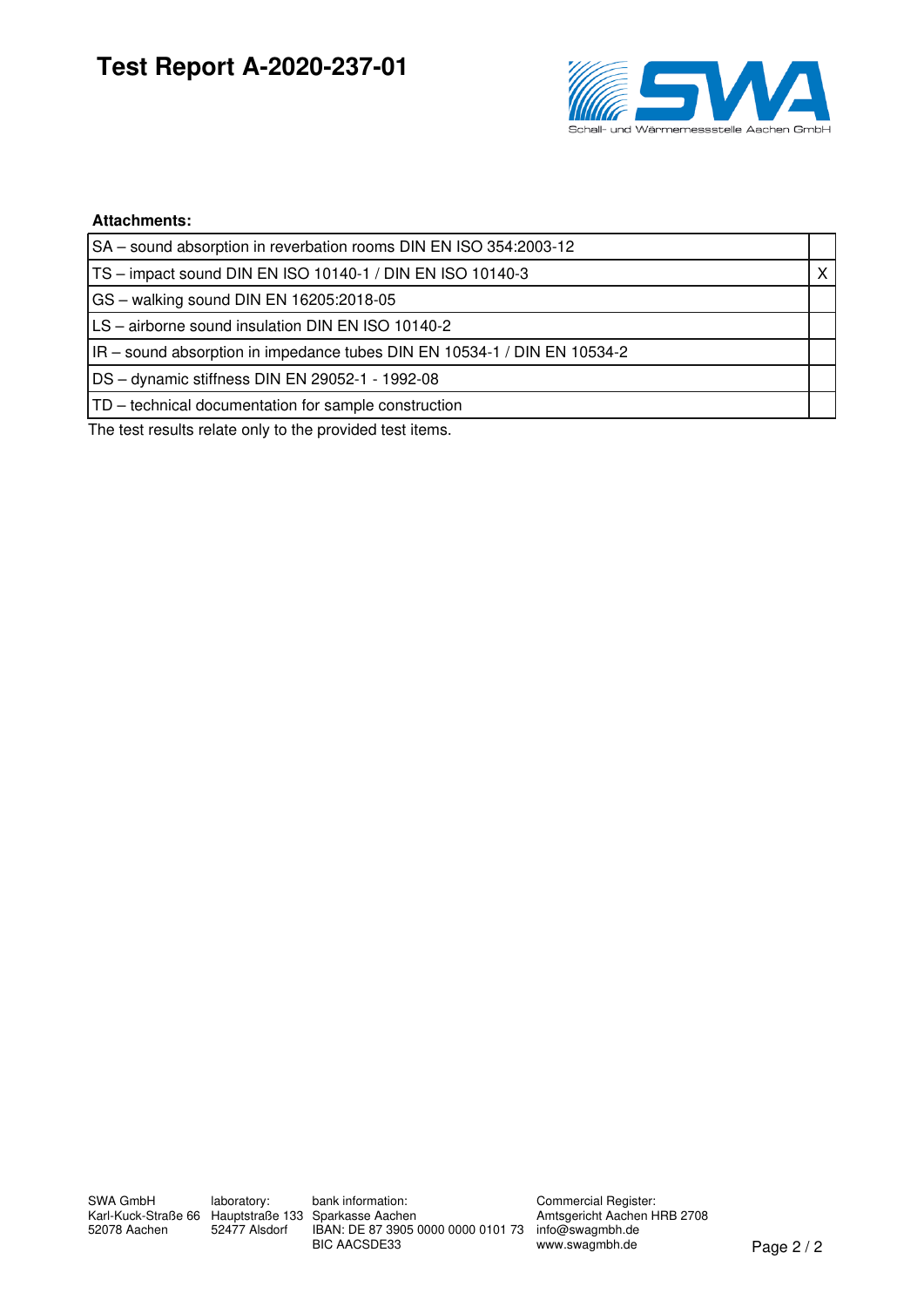

# General Annex TS for laboratory impact sound tests

#### **1 Test stand description**

| Test rooms:                      | Laboratory of SWA GmbH, Hauptstraße 133, 52477 Alsdorf                                                                                                     |
|----------------------------------|------------------------------------------------------------------------------------------------------------------------------------------------------------|
| Sending room:<br>Receiving room: | 4,27 m x 4,45 m x 2,74 m; $V = 52,1$ m <sup>3</sup> (cubic, with diffusers)<br>3,95 m x 4,08 m x 3,33 m; $V = 53,6$ m <sup>3</sup> (cubic, with diffusers) |
| Reference ceiling:               | 4,27 m x 4,45 m; $S = 19$ m <sup>2</sup><br>14 cm concrete solid plate ceiling with an area-related mass m' $\approx$ 322 kg/m <sup>2</sup>                |
| Flanking walls:                  | lime sand brick walls with light weighting facing shells $(d = 12cm)$<br>with a medium area-related mass of m' $\approx$ 330 kg/m <sup>2</sup>             |

#### **2 Analysis**

The impact sound levels generated by the standardized tapping machine are measured in the receiving room under a solid ceiling without and with a textile floor covering. From the measured values the reduction of impact sound pressure is calculated as follows:

 $\Delta L = L_{n,0} - L_n$  in dB

 $L_{n,0}$  = Impact sound level without floor covering in dB

 $L_n$  = Impact sound level with floor covering in dB

To determine the weighted impact sound reduction the applicable reference curve is shifted in 1 dB steps into the measured curve so that the sum of the most unfavorable deviations correspondents as close as possible to the value of 32 dB without exceeding this value.

The linear impact sound level  $\Delta L_{lin}$  you can calculate after the following equation:

 $\Delta L_{lin} = L_{n,r,0,w} + C_{l,r,0} - (L_{n,r,w} + C_{l,r}) = \Delta L_w + C_{l,\Delta}$ 

| $L_{n,r,w}$   | the calculated weighted norm impact sound level of the cover blanket with the blanket<br>edition to be checked is. |
|---------------|--------------------------------------------------------------------------------------------------------------------|
| $L_{n,r,0,w}$ | 78 dB, investigates $L_{n,r,0}$ to 4.3.1 DIN EN ISO 717-2 : 2013.                                                  |
| $C_{l,r}$     | Spectrum customization value.                                                                                      |
| $C_{I,r,0}$   | Spectrum customization value.                                                                                      |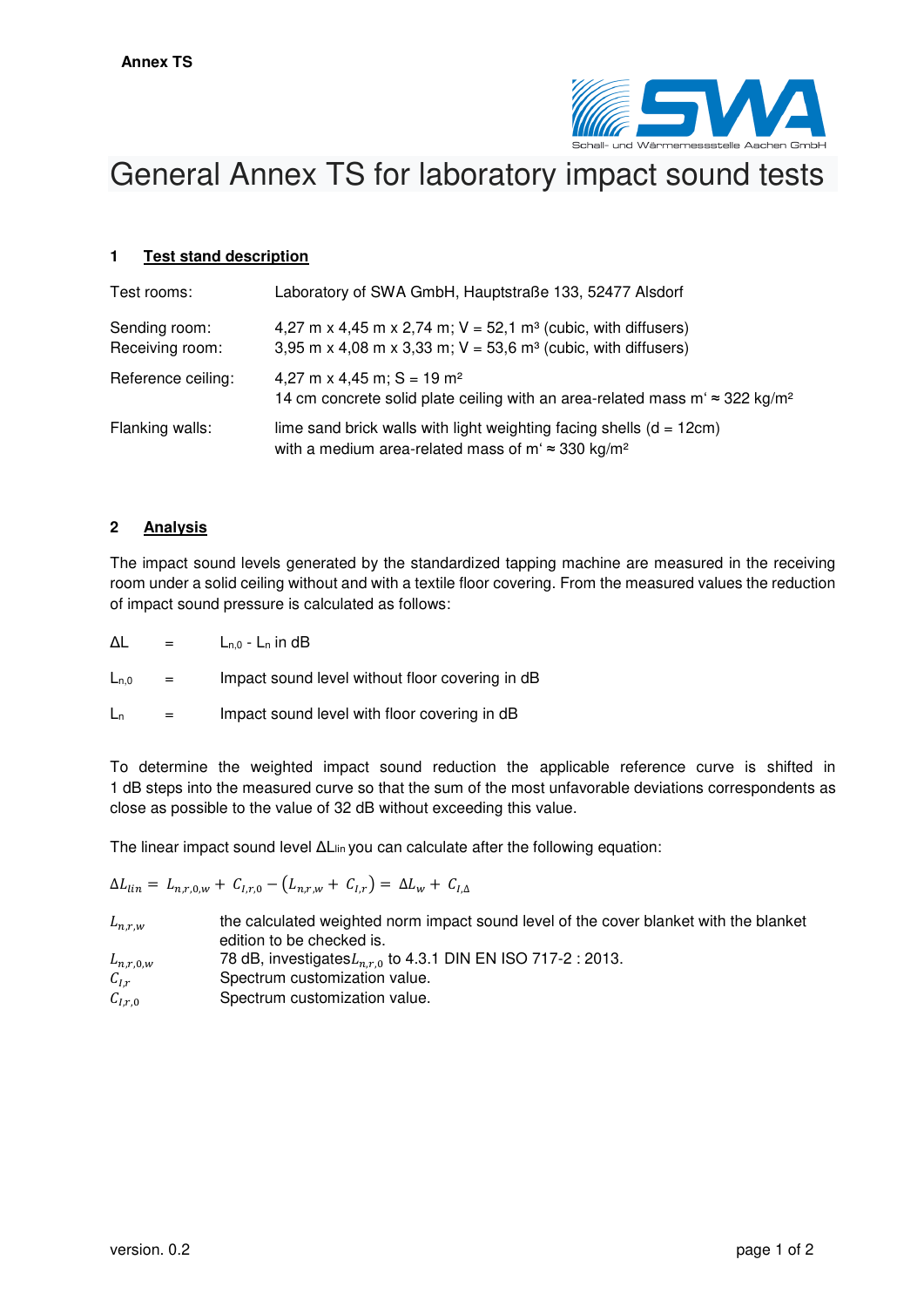

#### **2.1 Test Standards**

| Standard: (Issue)          | <b>Title</b>                                                     |
|----------------------------|------------------------------------------------------------------|
| DIN EN ISO 10140-1:2016-12 | Akustik - Messung der Schalldämmung von Bauteilen im Prüfstand - |
|                            | Teil 1: Anwendungsregeln für bestimmte Produkte                  |
| DIN EN ISO 10140-2:2010-12 | Akustik - Messung der Schalldämmung von Bauteilen im Prüfstand - |
|                            | Teil 2: Messung der Luftschalldämmung                            |
| DIN EN ISO 10140-3:2015-11 | Akustik - Messung der Schalldämmung von Bauteilen im Prüfstand - |
|                            | Teil 3: Messung der Trittschalldämmung                           |
| DIN EN ISO 10140-4:2010-12 | Akustik - Messung der Schalldämmung von Bauteilen im Prüfstand - |
|                            | Teil 4: Messverfahren und Anforderungen                          |
| DIN EN ISO 10140-5:2014-09 | Akustik - Messung der Schalldämmung von Bauteilen im Prüfstand - |
|                            | Teil 5: Anforderungen an Prüfstände und Prüfeinrichtungen        |

#### **2.2 Evaluation Standards**

| Standard: (Issue)                     | Title                                                              |
|---------------------------------------|--------------------------------------------------------------------|
| DIN EN ISO 717-1:2013-06 <sup>2</sup> | Akustik – Bewertung der Schalldämmung in Gebäuden und von          |
|                                       | Bauteilen - Teil 1: Luftschalldämmung                              |
| DIN EN ISO 717-2:2013-06 <sup>2</sup> | Akustik - Bewertung der Schalldämmung in Gebäuden und von          |
|                                       | Bauteilen - Teil 2: Trittschalldämmung                             |
| DIN EN ISO 12999-1: 2014 <sup>2</sup> | Akustik - Bestimmung und Anwendung der Messunsicherheiten in       |
|                                       | der Bauakustik - Teil 1: Schalldämmung                             |
| $ASTM E989 - 183$                     | Standard Classification for Determination of Single-Number Metrics |
|                                       | for Impact Noise                                                   |
| ASTM E2179 - 03(2016) <sup>3</sup>    | Standard Test Method for Laboratory Measurement of the             |
|                                       | Effectiveness of Floor Coverings in Reducing Impact Sound          |
|                                       | <b>Transmission Through Concrete Floors</b>                        |

² german issue

<sup>3</sup> american issue

#### **3 Note**

The results are based on measurements performed under laboratory conditions with artificial excitation (standard procedure). The test results are applicable in due consideration of the national provisions and the local circumstances and/or constructions.